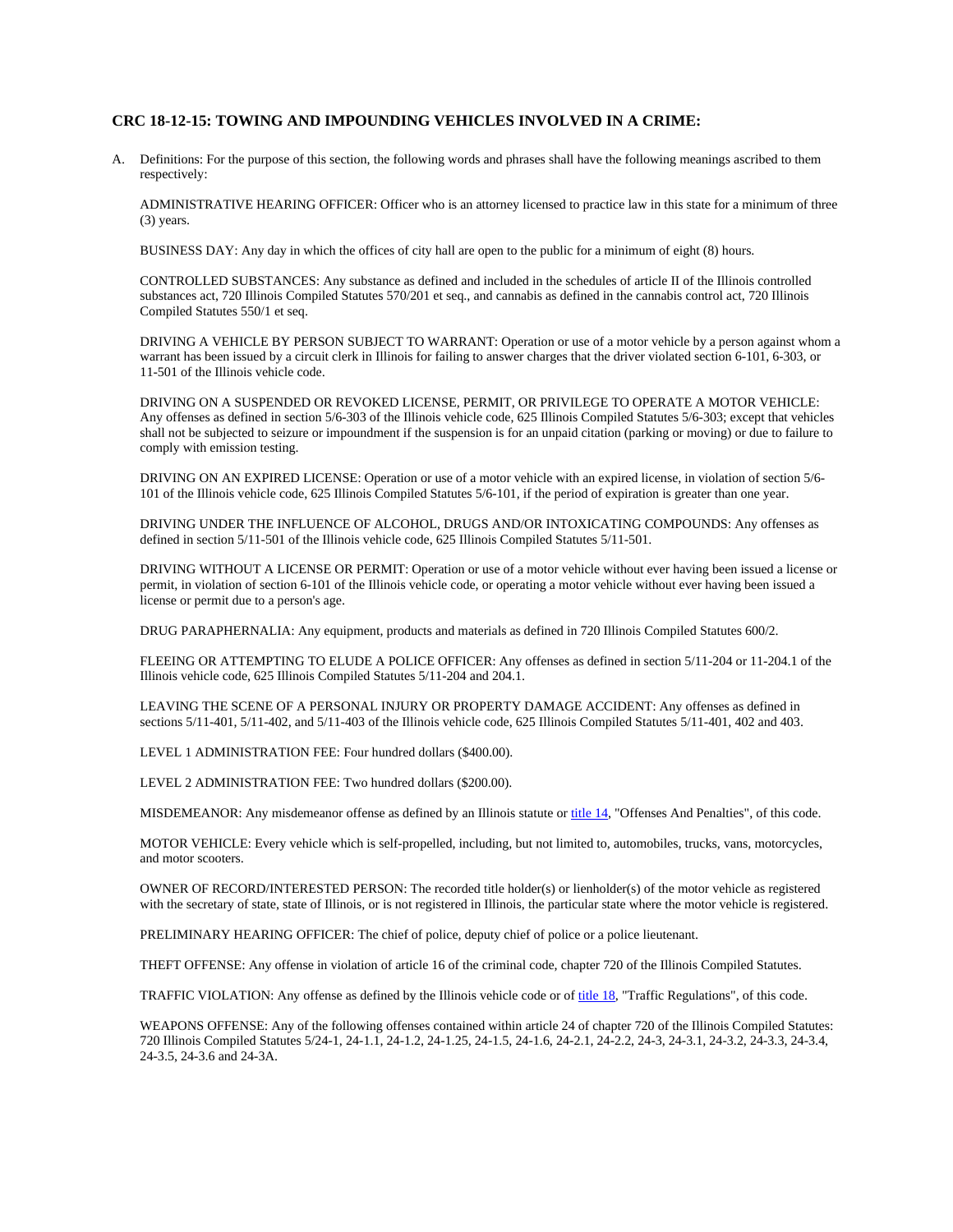- B. Motor Vehicle Impoundment: Pursuant to article II, chapter 11 of the Illinois vehicle code, 625 Illinois Compiled Statutes 5/11- 208.7, the city of Carbondale (the "city") shall follow the procedures set forth herein when impounding vehicles (with the exception of those vehicles impounded pursuant to section 18-12-10 of this chapter) and imposing reasonable administrative fees, payable to and collected by the city, related to its administrative and processing costs associated with the investigation, arrest, and detention of an offender, or the removal, impoundment, storage, and release of the vehicle. The administrative fees imposed herein by the city shall be uniform for all similarly situated vehicles and are in addition to any other penalties or fees that may be assessed by a court of law for the underlying violations, or by a person, firm, or entity that tows and stores the impounded vehicle.
- C. Violations Authorizing Impoundment (Excepting Impoundment Under Section 18-12-10 Of This Chapter):
	- 1. Any motor vehicle, operated with the express or implied permission of the owner of record/interested person, that is used in connection with the following violations shall be subject to seizure and impoundment by the city, and the owner of record of said motor vehicle or its agent, shall be liable to the city for a level 1 administrative fee, as provided for in this section, in addition to any fees for the towing and storage of the vehicle and any other criminal penalties assessed by a court of law for the underlying offense as hereinafter provided:

a. Operation or use of a motor vehicle in the commission of, or in the attempt to commit, an offense for which a motor vehicle may be seized and forfeited pursuant to section 36-1 of the criminal code of Illinois; or

b. Driving under the influence of alcohol, another drug or drugs, an intoxicating compound or compounds, or any combination thereof, in violation of section 11-501 of the Illinois vehicle code; or

c. Operation or use of a motor vehicle in the commission of, or in the attempt to commit, a felony or in violation of a felony offense in the cannabis control act; or

` d. Operation or use of a motor vehicle in the commission of, or in the attempt to commit, an offense in violation of the Illinois controlled substances act; or

e. Operation or use of a motor vehicle in the commission of, or in the attempt to commit, a felony offense in violation of section 24-1 (unlawful use of weapons), 24-1.5 (reckless discharge of a firearm), or 24-3.1 (unlawful possession of firearms and firearm ammunition) of the criminal code of Illinois; or

f. Driving while a driver's license, permit, or privilege to operate a motor vehicle is suspended or revoked pursuant to section 6-303 of the Illinois vehicle code; except that vehicles shall not be subjected to seizure or impoundment if the suspension is for an unpaid citation (parking or moving) or due to failure to comply with emission testing, fleeing or attempting to elude a police officer, or leaving the scene of a personal injury or property damage accident; or

g. Operation or use of a motor vehicle while soliciting, or attempting to solicit cannabis or a controlled substance, as defined by the cannabis control act or the Illinois controlled substances act; or

h. Operation or use of a motor vehicle in the commission of, or in the attempt to commit, a felony offense in violation of article 16 (theft offenses) of the criminal code of Illinois; or

i. Operation or use of a motor vehicle in the commission of, or in the attempt to commit, any other felony offense in violation of the criminal or vehicle codes of Illinois.

2. Any motor vehicle, operated with the express or implied permission of the owner of record/interested person that is used in connection with the following violations, including arrest warrants, but not including those violations listed in subsection C1 of this section, shall be subject to seizure and impoundment by the city, and the owner of record or its agent, shall be liable to the city for a level 2 administrative fee, as provided for in this section, in addition to any fees for the towing and storage of the vehicle and any other criminal penalties assessed by a court of law for the underlying offense as hereinafter provided:

a. Operation or use of a motor vehicle in the commission of, or in the attempt to commit, a misdemeanor violation of the cannabis control act; or

b. Operation or use of a motor vehicle in the commission of, or in the attempt to commit, a misdemeanor offense in violation of article 16 (theft offenses) of the criminal code of Illinois; or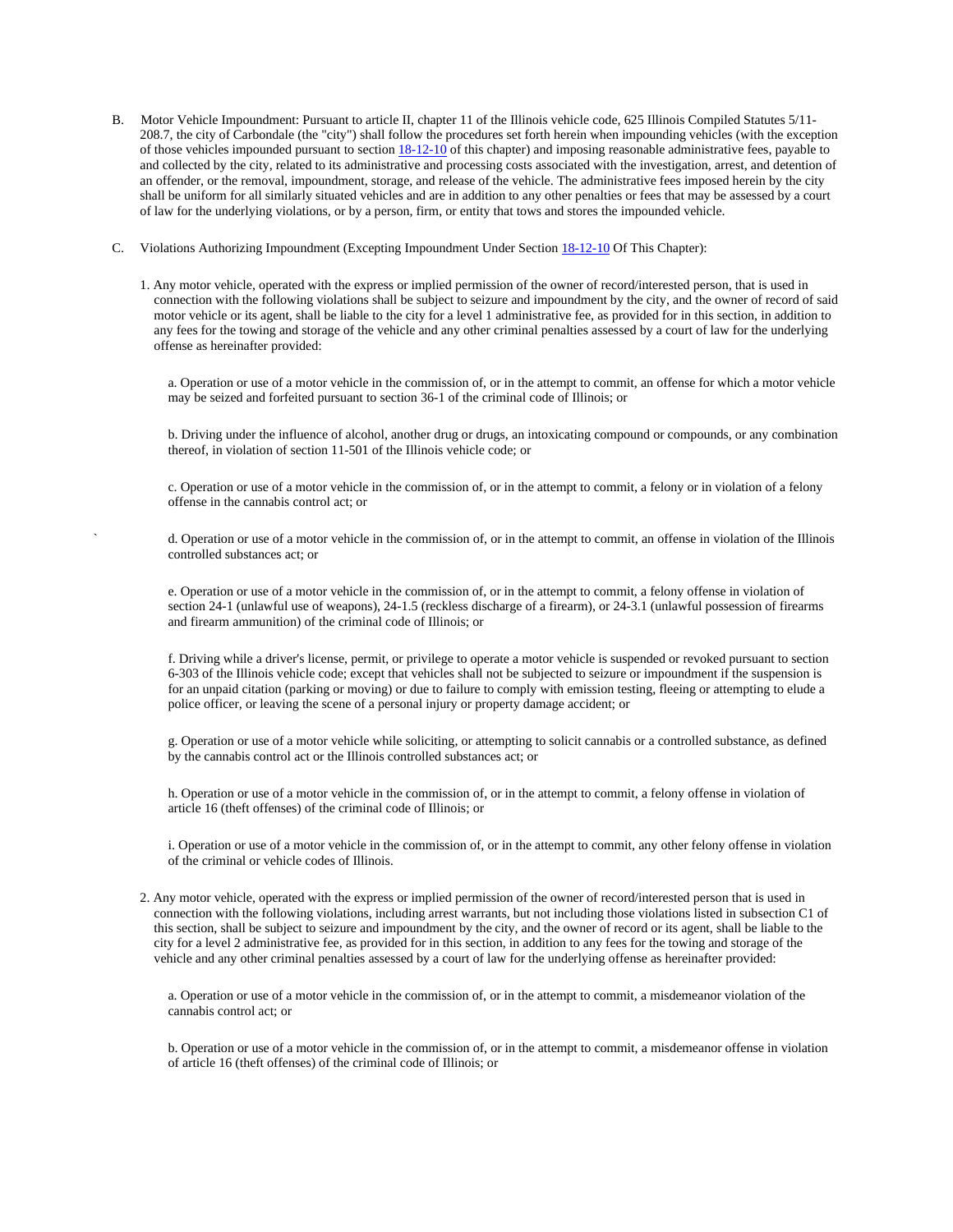c. Operation or use of a motor vehicle in the commission of, or in the attempt to commit, any other misdemeanor offense in violation of the criminal or vehicle codes of Illinois; or

d. Operation or use of a motor vehicle with an expired driver's license, in violation of section 6-101 of the Illinois vehicle code if the period of expiration is greater than one year.

- D. Seizure And Impoundment:
	- 1. Whenever a police officer has reason to believe that a motor vehicle is subject to seizure and impoundment pursuant to this section, the police officer shall provide for the towing of the motor vehicle to a facility controlled or approved by the city. This section shall not apply if the motor vehicle used in the violation was stolen at the time and the theft was reported to the appropriate police authorities within twenty four (24) hours after the theft was discovered or reasonably should have been discovered.
	- 2. The city shall notify, or make a reasonable attempt to notify, the owner of record/interested person or any person who is found to be in control of the motor vehicle at the time of the alleged violation, if there is such a person, of the fact of the seizure and of the motor vehicle owner's right to an administrative hearing to be conducted under this section.
	- 3. The city shall also provide a notice that the motor vehicle will remain impounded pending the completion of an administrative hearing, unless the owner of record/interested person of the vehicle posts with the city a bond equal to the administrative fee as provided by this section and pays for all towing and storage charges. Whenever the owner of record/interested person of a vehicle seized pursuant to this section requests, in writing, hand delivered to the police department, a preliminary hearing on probable cause within twelve (12) hours after the seizure, a preliminary hearing officer shall conduct such preliminary hearing within seventy two (72) hours after the seizure, excluding Saturdays, Sundays and holidays. The owner of record/interested person at the time of the alleged offense shall be given a reasonable opportunity to be heard at the preliminary hearing. The formal rules of evidence will not apply at the hearing, and hearsay evidence shall be admissible. If, after the hearing, the preliminary hearing officer determines that there is probable cause to believe that the vehicle was used in the commission of any crime described as a level 1 or level 2 administrative fee offense, the preliminary hearing officer shall order the continued impoundment of the vehicle as provided in this section unless the owner of record/interested person posts with the city a cash bond in the amount of the level 1 or level 2 administrative fee offense, plus fees for towing and storing the vehicle. If the preliminary hearing officer determines that there is no such probable cause, the vehicle will be returned without penalty or other fees.
- E. Administrative Hearing:
	- 1. Within ten (10) days after a motor vehicle is seized and impounded pursuant to this section, the city shall notify by personal service or by first class mail, return receipt requested, to the owner of record/interested person, the right to a hearing before the administrative hearing officer, along with the date, time and location of the hearing, to challenge whether a violation of this section has occurred. The owner of record/interested person shall also be notified of the continued impoundment of the vehicle as provided in this section unless the owner of record/interested person posts with the city a cash bond in the amount of the level 1 or level 2 administrative fee offense, plus fees for towing and storing the vehicle. The hearing date must be scheduled and convened no later than forty five (45) days after the mailing of the notice or issuance of the notice of hearing, when requested. The owner of record/interested person and any other interested person(s) shall be given a reasonable opportunity to be heard at the hearing. The formal rules of evidence shall not apply at the hearing and hearsay evidence shall be admissible.
	- 2. If, after the hearing, the administrative hearing officer determines by a preponderance of the evidence that the motor vehicle was used in violation of this section, then the administrative hearing officer shall enter an order finding the owner of record of the motor vehicle liable to the city for the applicable administrative fee.
	- 3. If, after the hearing, the administrative hearing officer does not determine by a preponderance of the evidence that the motor vehicle was used in such a violation, the administrative hearing officer shall enter an order finding for the owner and for the return of the motor vehicle, or the administrative fees if already paid.
	- 4. If owner of record fails to appear at the hearing, the owner of record/interested person shall be deemed to have waived his or her right to a hearing. If the owner of record/interested person pays such administrative fee and the motor vehicle is returned to the owner of record/interested person, no default order need be entered if the owner of record/interested person was informed of his or her right to a hearing, in which case an order of liability shall be deemed to have been made when the city receives the written waiver.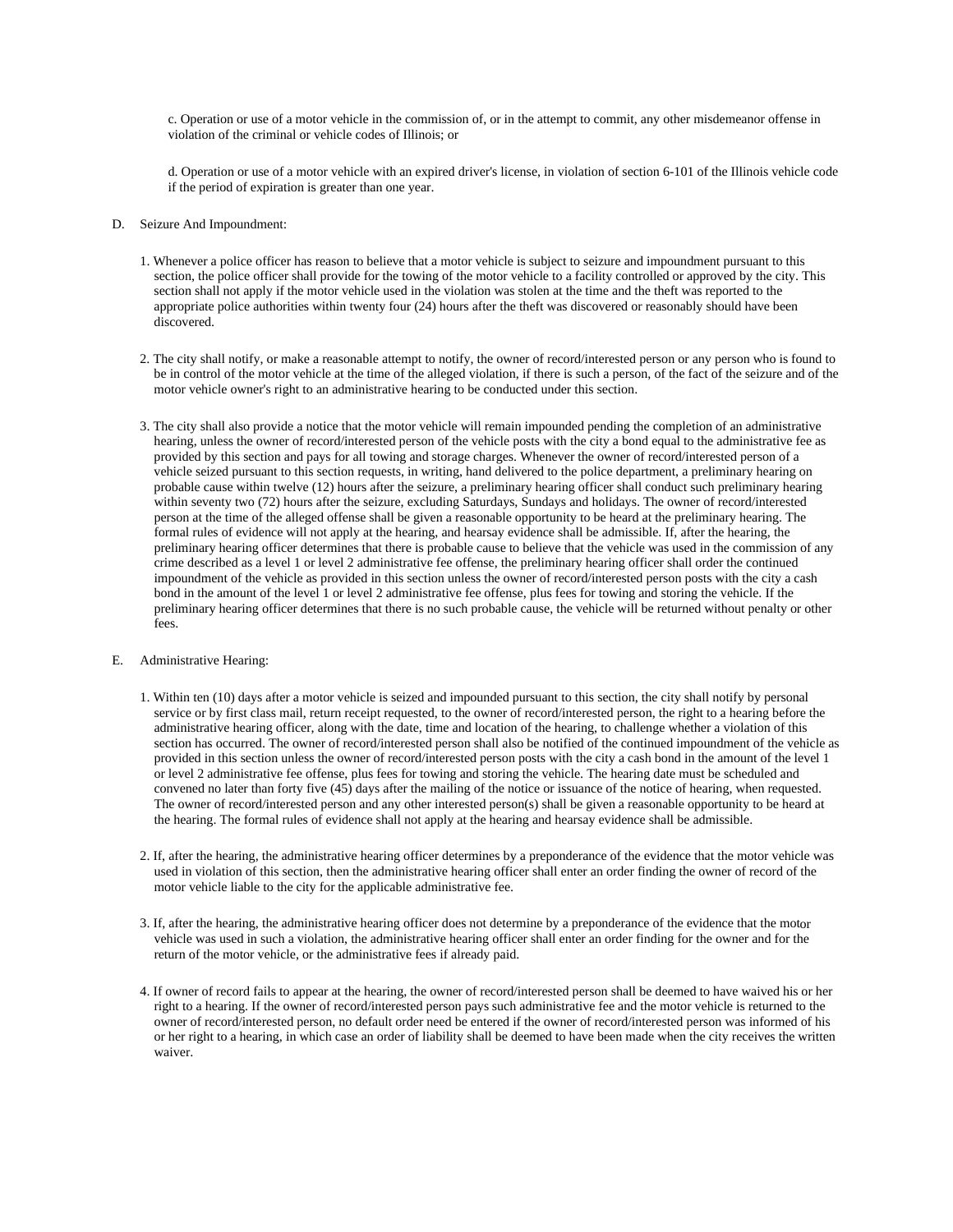- 5. If a bond in the amount equal to the applicable administrative fee is posted with the police department, the impounded motor vehicle shall be released to the owner of record/interested person. The owner of record/interested person shall still be liable to the towing agent for any applicable towing fees.
- 6. If an administrative fee is imposed for a violation of this section, the bond will be forfeited to the city; however if a violation of this section is not proven by preponderance of the evidence, the bond will be returned to the person posting the bond. All bond money posted pursuant to this section shall be held by the city until the administrative hearing officer issues a decision, or, if there is a judicial review, until the court of jurisdiction issues its orders.
- 7. All decisions of the administrative hearing officer shall be subject to review under the provisions of the Illinois administrative review law.
- F. Disposition Of Impounded Motor Vehicle:
	- 1. An administrative fee imposed pursuant to this section shall constitute a debt due and owing the city.
	- 2. A motor vehicle impounded pursuant to this section shall remain impounded until:
		- a. The administrative fee is paid to the city and all applicable towing fees are paid to the towing agent, in which case the owner of record/interested person shall be given possession of the motor vehicle;
		- b. A bond in an amount equal to the applicable administrative fee is posted with the police department and all applicable towing fees are paid to the towing agent, at which time the motor vehicle will be released to the owner of record/interested person; or
		- c. Any motor vehicle that is not reclaimed or retrieved from the facility controlled or approved by the city within thirty five (35) days after the administrative hearing officer issues a written decision shall be deemed abandoned and may be disposed of in accordance with the provisions of article II of chapter 4 of the Illinois motor vehicle code.
		- d. The administrative fee imposed by the city for impounded vehicles shall be in addition to any fees charged for the towing and storage, or both, of an impounded vehicle. The towing or storage fees, or both, shall be collected by and paid to the person, firm, or entity that tows and stores the impounded vehicle. The towing and/or storage company shall be entitled to receive a fee from the owner of record/interested person entitled to possession of any such vehicle prior to the release of the vehicle. The fee shall be to cover the cost of removing said vehicle and, in addition, any fees for the cost of storage of the vehicle for each day or fraction thereof that said vehicle remained at their storage facility in compliance with their practices. Fees for towing and storage of a vehicle under this section shall be the same as those charged pursuant to section 5-13-2 of this code.
		- e. It shall be the duty of the towing or storage company in possession of the vehicle to obtain documentation issued by the police department confirming compliance with the foregoing requirements and to retain photocopies of that documentation in their files for a period of not less than twelve (12) months following release of said vehicle. The foregoing information shall be made available to the authorities of the city for inspection and copying, upon their request, by the towing or storage company. The towing or storage company is prohibited from releasing any vehicle they may tow within the city until and unless they obtain the documentation as noted above.
		- f. The administrative fees established by this section are to be paid by the owner of record/interested person, or the agents of the owner or record/interested person, of the vehicle involved in the incident leading to custodial arrest regardless of whether that person was operating the vehicle at the time of the incident. Vehicles towed by the police department for any reason other than those listed above shall be released to the owner of record/interested person with no administrative fee charged by the city. The person purporting to be the owner of record/interested person, or the agents of the owner of record/interested person, must present proof of ownership, current proof of insurance and possess a valid driver's license prior to release.
		- g. Upon verifiable proof that the vehicle used in the violation was stolen at the time it was impounded; or if the vehicle was operating as a common carrier including, but not limited to, taxicabs or buses and the violation occurred without the knowledge of the person in control of the vehicle, the administrative fee shall be waived by the city.
		- h. Unless stayed by a court of competent jurisdiction, any administrative fee imposed under this section which remains unpaid in whole or in part after the expiration of the deadline for seeking judicial review under the administrative review law may be enforced in the same manner as a judgment entered by a court of competent jurisdiction. This section incorporates sections 4/201 through 4/214.1 of the Illinois vehicle code to the extent they are consistent. Where a provision of this section differs from sections 4/201 through 4/214.1 of the Illinois vehicle code, the provisions of this section shall be controlling. Enforcement and administration of this section shall be consistent with the policies and procedures of section 4/201 through